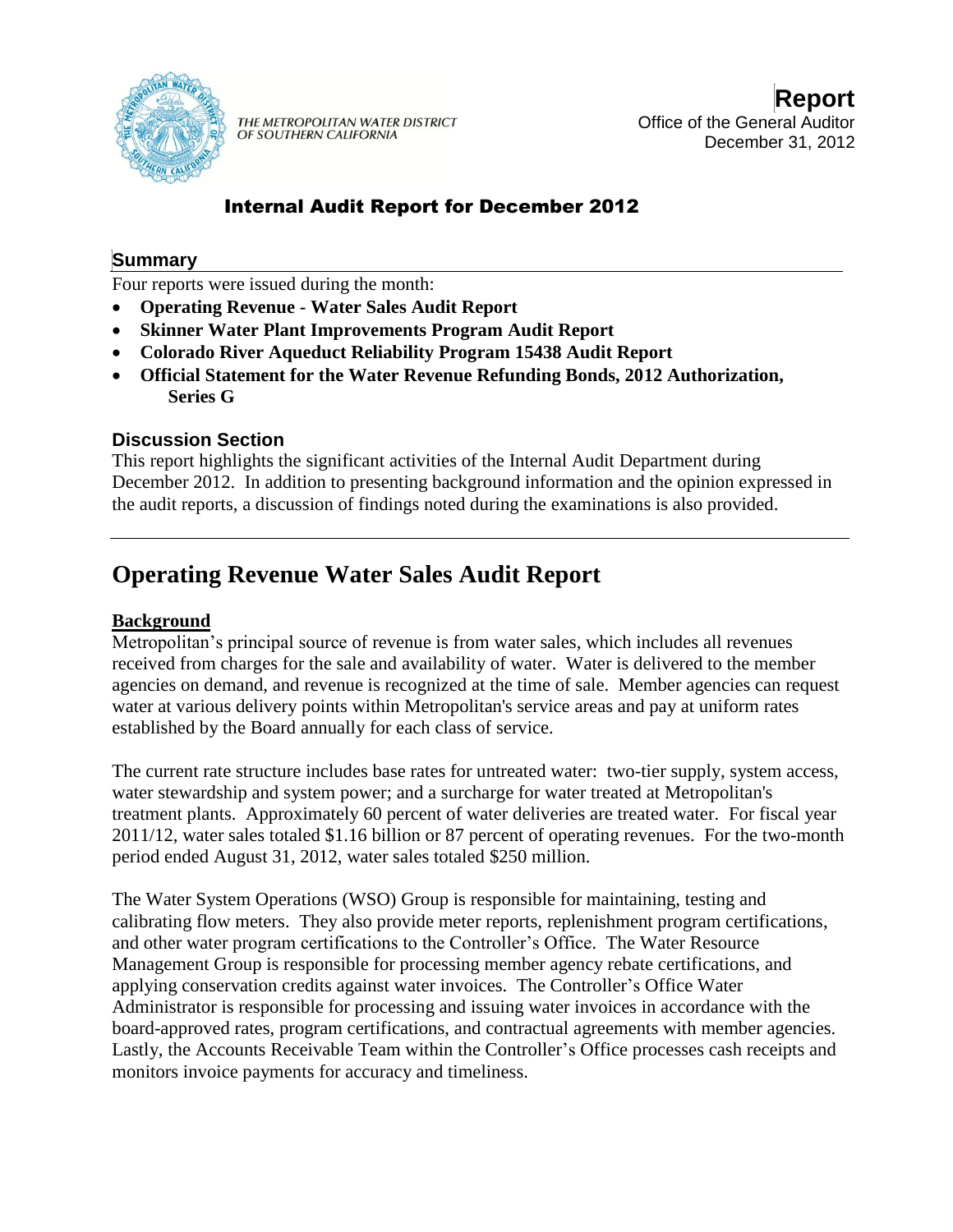### **Opinion**

In our opinion, the accounting and administrative procedures over Operating Revenue - Water Sales include those practices usually necessary to provide for a generally satisfactory internal control structure. The degree of compliance with such policies and procedures provided effective control for the period July 2009 through August 2012.

#### **Comments and Recommendations**

#### CALIBRATION/INSPECTION OF FLOW METERS

Metropolitan owns and operates its distribution pipelines including the fittings that connect with the pipelines through which its member agencies receive water deliveries. The Water System Operations' Control Systems staff should perform routine maintenance and inspection of service connection, including testing and calibration of flow meters, and maintain up-to-date records of these maintenance and calibration activities. We reviewed the maintenance and calibration/ inspection reports for 166 of 570 flow meters and noted:

- 1. Sixty-nine venturi flow meters were calibrated up to 173 days after their scheduled dates. Venturi meters use pressure sensing devices to calculate the flow of water. Metropolitan requires that these meters be calibrated on a semiannual basis to ensure accuracy of water deliveries billed to the member agencies.
- 2. Documentation in support of inspections of 16 non-venturi flow meters was incomplete. We noted that the Maximo work orders did not indicate whether the configuration parameters for these meters were set correctly, or whether the signal strengths were within an expected range. The work orders only indicate inspection date, meter location, and internal labor costs. The non-venturi meters consist of magnetic, ultrasonic, and propeller flow meters, which use water level detectors. We understand that management is in the process of developing new inspection documentation templates.

We recommend that management develop a maintenance plan and meter calibration/inspection schedules and complete the meter inspection documentation templates. We also recommend that management encourage staff to adhere to these schedules, and to adequately document their maintenance and calibration activities. We further recommend that management perform periodic reviews to ensure compliance.

#### PENALTIES FOR DELINQUENT PAYMENTS

Article B, Section 9 - Water Service Connections of the Chiriaco Summit Water District (Chiriaco) Agreement allows Metropolitan to bill this nonmember agency for all water delivered to the California Transportation Agency, including an additional charge for late payment. Metropolitan's Administrative Code Section 4508 requires that Metropolitan assess an additional charge of 1 percent, if the total period of delinquency does not exceed five business days. In addition, a 2 percent charge is assessed for each month or a portion thereof that such payment remains delinquent.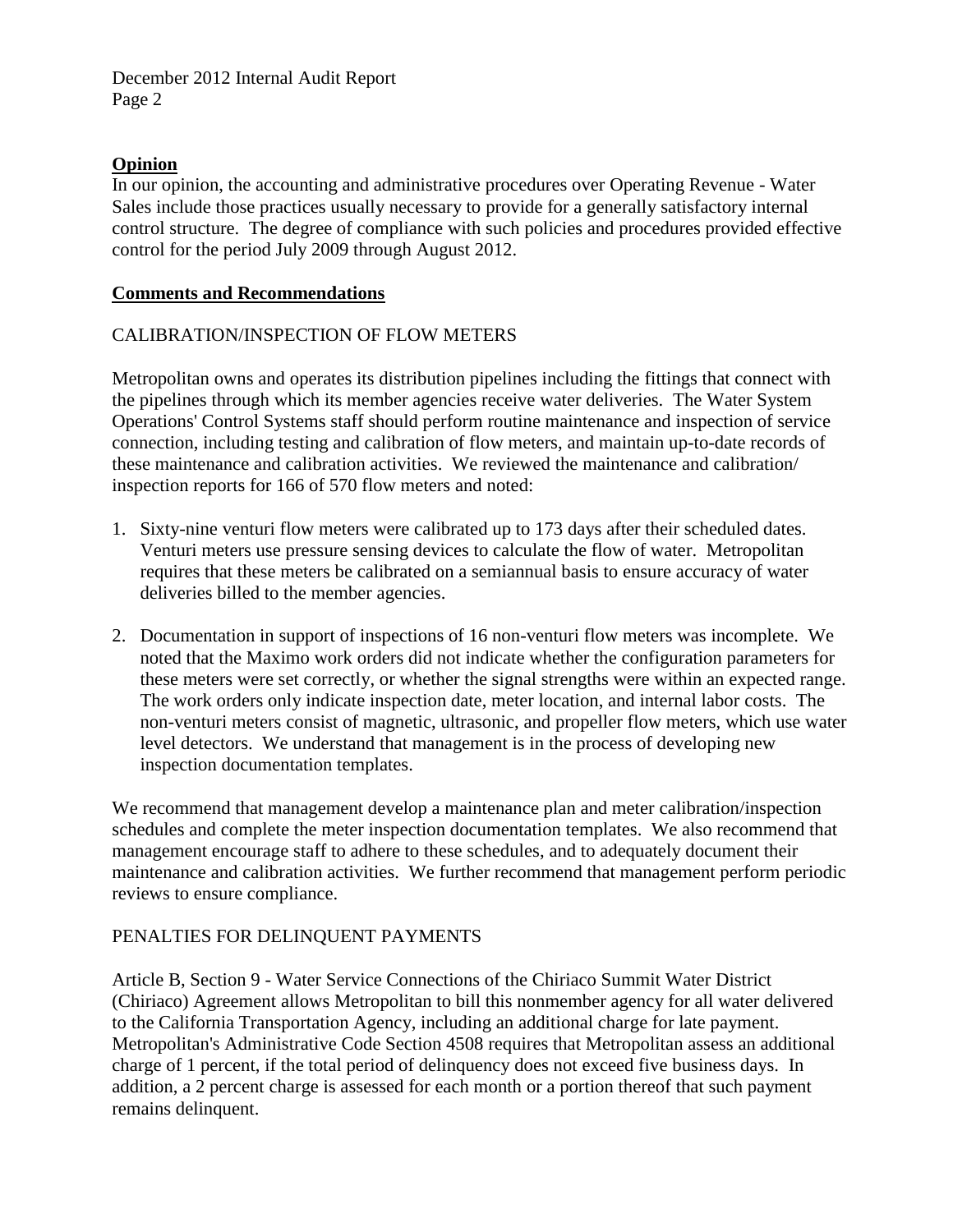We reviewed the billing and payment reports for Chiriaco from contract inception August 2002 through September 2012, and noted that the customer has been paying up to 224 days after the invoice due date. Further review revealed that delinquent penalties of approximately \$5,600 have not been billed. In addition, we noted that the required minimum standby charge totaling \$750 had not been billed for the periods that service connection was not used by Chiriaco. We understand that the Controller's Office will not pursue collection of these charges, but will assess late fees and minimum standby charges going forward pursuant to the terms of the agreement.

We recommend that the Controller's Office remind staff to adhere to the billing and payment requirements of the Chiriaco agreement.

# **Skinner Water Treatment Plant Improvements Program Audit Report**

## **Background**

Our review was conducted on multiple levels, with tests performed on the program, project, and contract levels. We examined project tracking activities, compared budgeted-to-actual costs, and evaluated reporting practices for all projects approved under the Robert A. Skinner Treatment Plant (Skinner) Improvements Program (Program). We also evaluated the controls over the project authorization and closeout processes for selected projects within this Skinner Program. In addition, on the contract level, we selected the Griffith Company contract to test the reasonableness and validity of invoice payments.

The Skinner Program is part of the Capital Investment Program, which is a multiyear planning document that is based on a systematic evaluation of facilities, equipment, and systems. This plan serves as a guide to ensure the efficient and effective use of capital expenditures by outlining a timeline and financial schedule of future capital programs.

The Skinner Program was established to maintain infrastructure reliability and regulatory compliance at the Skinner plant, and was appropriated for \$145.2 million. The Skinner Program consists of nineteen projects and is scheduled to be completed in fiscal year 2014/15. As of June 30, 2012, fourteen of these projects have been completed, three were ongoing, and two were canceled; actual program expenditures were \$144.7 million.

In August 2009, as part of the Skinner Program, Metropolitan entered into a \$2.4-million contract with the Griffith Company for the chemical system and collection improvements construction. The work included replacing chemical feed piping and solids collection equipment, adding piping trenches and solids removal pump manifolds, relocating a generator, and installing a new potable water pump. Total payments made to the Griffith Company were \$2.2 million as of June 30, 2012.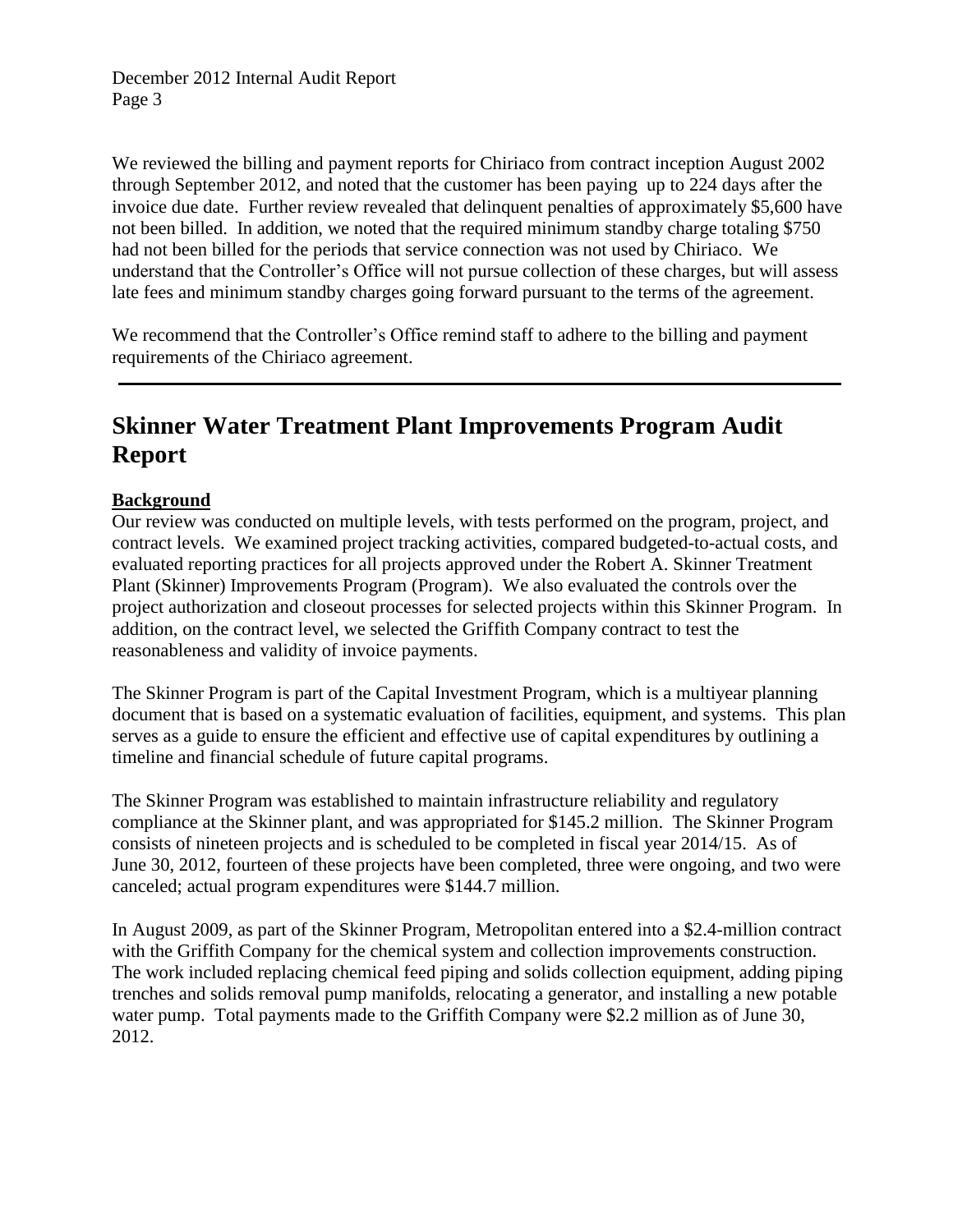## **Opinion**

In our opinion, the administrative controls over the Skinner Program include those practices usually necessary to provide for a generally satisfactory internal control structure. The degree of compliance with such policies and procedures provided effective control for the period July 2009 through June 2012.

### **Comments and Recommendations**

## PROJECT STATUS AND CLOSEOUT

Project management entails planning, organizing, and managing resources to bring about the successful completion of specific goals and objectives. It involves monitoring and controlling activities from project initiation to project closeout. Projects should be closed after all contractual requirements have been met, all invoices have been accrued or paid, and Metropolitan has discharged all obligations. Our review revealed:

- 1. Project 103145 and Project 103171 remained open for 140 and 296 days respectively, after all the work had been completed and all expenses paid.
- 2. We could not locate the "Project Authorization/Change Order" forms that document the changes in completion dates for three of nine projects reviewed: Project 103926, Project 103855, and Project 104058.
- 3. The Skinner Program cost of \$144.7 million was understated by \$55,186, as of June 30, 2012 because one of the projects had an outstanding credit account balance. Further investigation revealed that when costs associated with Skinner Expansion No. 4 Project 102913 were transferred to Appropriation 15410, costs of \$55,186 were transferred in error.

We recommend that management remind the project managers to comply with project management procedures to ensure timely closeout of projects and updates of costs, and conduct periodic reviews to ensure compliance. Further, we recommend that management work with Accounting Operations to resolve the credit account balance.

## SUBSTANTIALLY COMPLETE AND COMPLETED PROJECT PROCEDURES

Operating policies and procedures should be established and documented to provide a framework for achieving Metropolitan's goals and objectives. Procedures assist management in training new employees or cross training of staff, provide guidance for consistent performance of daily responsibilities, and provide a source of reference for Metropolitan personnel. Our review revealed:

1. Project 103021 and Project 103777 totaling \$5.37 million were completed in fiscal year 2008/09, but remained in the Construction-In-Progress Account 12155 rather than in the Completed Features Account 12198, as of June 30, 2012.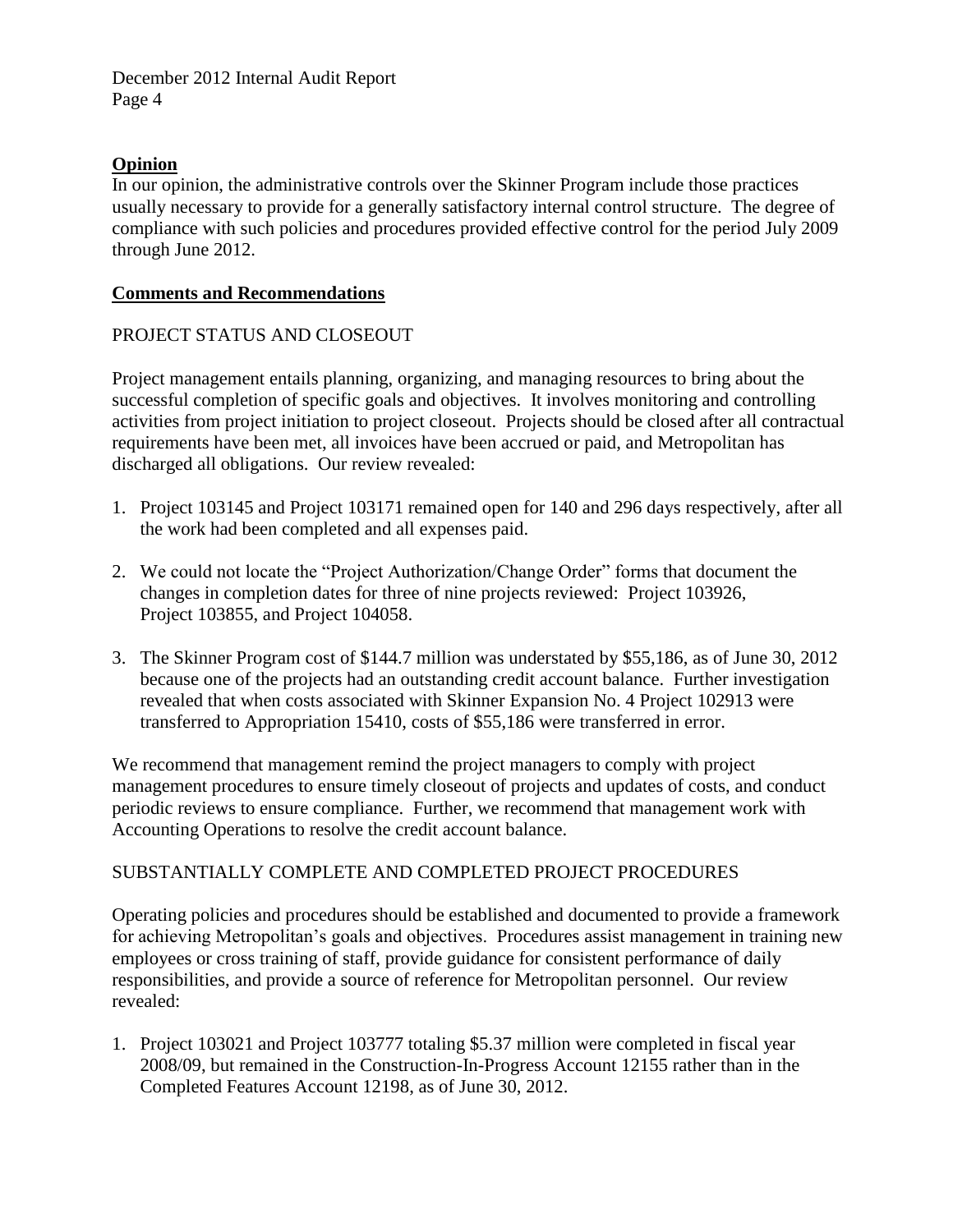Further review revealed that the Project Coordination Office did not notify the Controller's Office when these capital projects were substantially complete or administratively closed, in order to transfer them to the Completed Features Account and to start depreciation. We noted that the practice of informing the Controller's Office of these closeouts have not been "codified" into written procedures.

2. Two contract retentions tested totaling \$68,089 were deposited to the escrow company up to four days prior to actual invoice payment. We understand that the Controller's Office has revised their Contract Retention Procedures.

We recommend that the Project Coordinating Office, program management, and the Controller's Office work together to formalize procedures for substantially complete and completed capital projects, to ensure consistency and proper recording of projects and the related depreciation expense. We also recommend that the Controller's Office management remind the Accounting Operations and Accounts Payable staff to coordinate efforts when remitting retentions to the escrow company.

# **Colorado River Aqueduct Reliability Program 15438 Audit Report**

## **Background**

The Colorado River Aqueduct (CRA) is a 242-mile-long conveyance system which transports water from Lake Havasu to Lake Mathews. Major portions of the system were initially constructed in the 1940s and have been in continuous service ever since. In recent times, portions of the system have exhibited signs of wear and tear. Metropolitan commenced the CRA Pumping Plant Reliability Program (Program) in August 2001 to repair, refurbish, or replace worn system components.

Phase I of this Program refurbished the Whitsett Intake (Whitsett) Pumping Plant, Gene (Gene) Pumping Plant, Eagle Mountain (Eagle) Pumping Plant, Iron Mountain (Iron) Pumping Plant, and Julian Hinds (Hinds) Pumping Plant.

In September 2006, Phase II of the Program was approved to provide additional repairs and refurbishment of the CRA, and its related facilities and equipment. As of November 2012, the total spent on the Program is \$24.4 million and expected to be completed in fiscal year 2014/15. Phase II of the CRA Program consisted of 17 projects totaling \$31.6 million. Our test work consisted of a focused review of three contracts: Contracts 1694 and 1725 awarded to Southern Contracting Company, and Contract 1732 awarded to Abhe & Svoboda, Incorporated.

The first contract with the Southern Contracting Company (1694) was awarded in January 2010 for \$5.2 million to install fault current protection upgrades at Whitsett, Gene, Iron, Eagle, and Hinds switch houses. The work was completed in February 2011, with expenditures totaling \$5,266,600 that included \$107,051 in approved extra work orders.